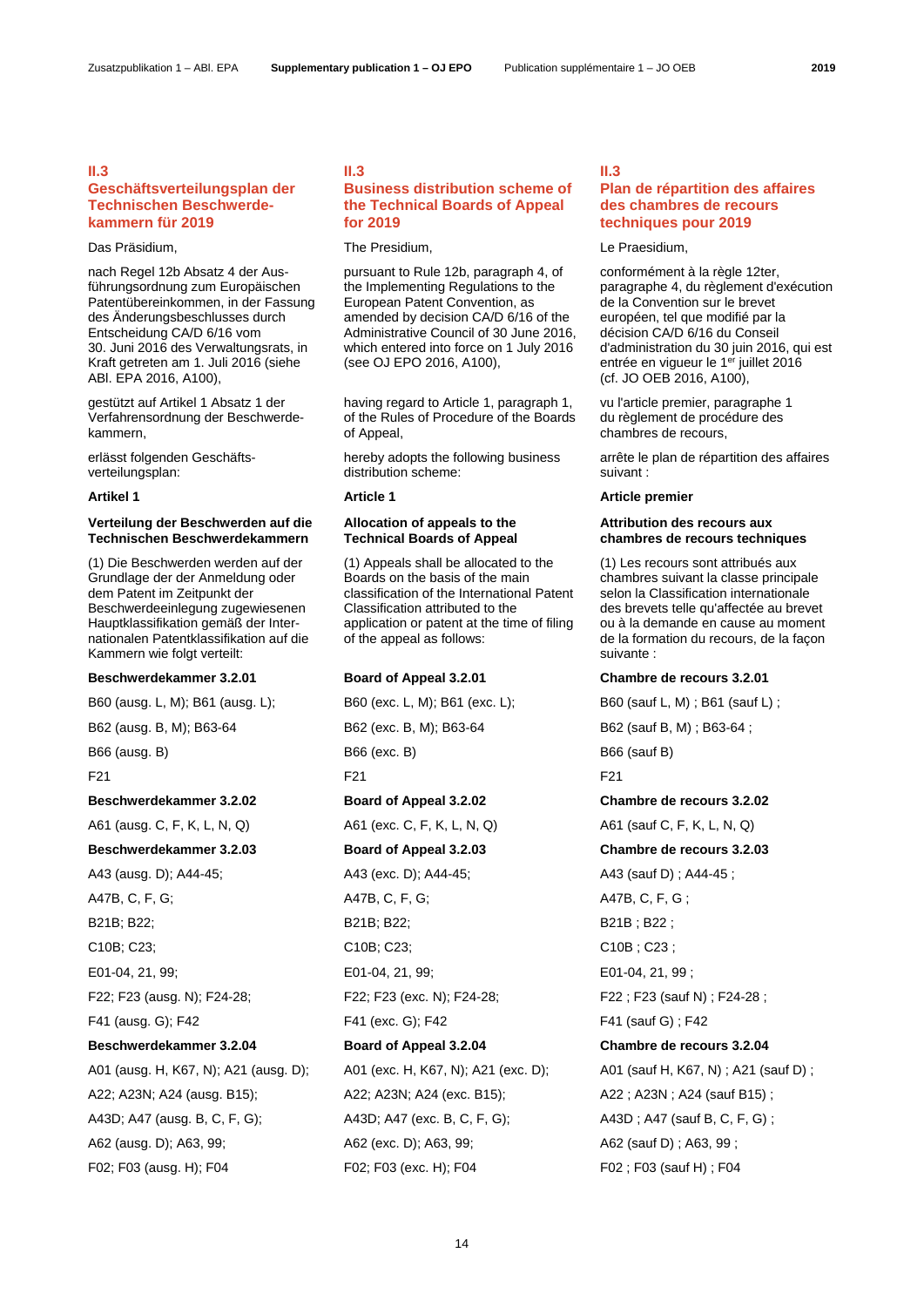B29, 31, 41-44; B65H; B99; B29, 31, 41-44; B65H; B99; B29, 31, 41-44; B65H; B99; F15; F16J-T; F17 F15; F16J-T; F17 F15 ; F16J-T ; F17 **Beschwerdekammer 3.2.06 Board of Appeal 3.2.06 Chambre de recours 3.2.06** A41-42, 46; A61F13-17; A41-42, 46; A61F13-17; A41-42, 46 ; A61F13-17 ; B62B, M; B66B, 68; B62B, M; B66B, 68; B62B, M; B66B, 68; B62B, M; B66B, 68; C40B60; C40B60; C40B60; D01 (ausg. C, F); D02-05; D01 (exc. C, F); D02-05; D01 (sauf C, F) ; D02-05 ; D06 (ausg. L-Q); D07, 99; D06 (exc. L-Q); D07, 99; D06 (sauf L-Q) ; D07, 99 ; F01 F01 F01 **Beschwerdekammer 3.2.07 Board of Appeal 3.2.07 Chambre de recours 3.2.07** B02; B03 (ausg. D); B04-05; B03; B02; B03 (exc. D); B04-05; B03 (sauf D); B04-05; B07 (ausg. C); B08-09, 24-26; B07 (exc. C); B08-09, 24-26; B07 (sauf C); B08-09, 24-26; B27 (ausg. K); B28, 30, 33; B27 (exc. K); B28, 30, 33; B27 (sauf K) ; B28, 30, 33; B65 (ausg. H); B67; B65; B65 (exc. H); B67; B65 (sauf H) ; B67 ; C03B; C13B5, 15; C14B; C03B; C13B5, 15; C14B; C03B; C13B5, 15; C14B; D21 (ausg. C, H) D21 (exc. C, H) D21 (ausg. C, H) **Beschwerdekammer 3.2.08 Board of Appeal 3.2.08 Chambre de recours 3.2.08** A61C, F (ausg. 13-17);  $A61C, F$  (exc. 13-17);  $A61C, F$  (sauf 13-17); B21 (ausg. B), 23; B21 (exc. B), 23; B21 (sauf B), 23; E05-06; E05-06; E05-06 ; F16B-H; F99 F16B-H; F99 F16B-H ; F99 **Beschwerdekammer 3.3.01 Board of Appeal 3.3.01 Chambre de recours 3.3.01** A21D; A24B15; A21D; A24B15; A21D ; A24B15 ; A61K31, 35, 36, 41, 45, 48; A61K31, 35, 36, 41, 45, 48; A61K31, 35, 36, 41, 45, 48; A61K31, 35, 36, 41, 45, 48 C13 (ausg. B5, 15); C13 (exc. B5, 15); C13 (sauf B5, 15); G01N33 G01N33 G01N33 **Beschwerdekammer 3.3.02 Board of Appeal 3.3.02 Chambre de recours 3.3.02** A01N; A01N; A01N; A01N; A01N; A01N ; A02N ; A03N ; A03N ; A03N ; A03N ; A03N ; A03N ; A03N ; A03N ; A03N ; A03N ; A03N ; A03N ; A03N ; A03N ; A03N ; A03N ; A03N ; A03N ; A03N ; A03N ; A03N ; A03N ; A03N ; A03N ; A03N ; A03 B01D3, D15/08-D15/42, B01D3, D15/08-D15/42, B01D3, D15/08-D15/42, D53/00-53/24, D61-71; D53/00-53/24, D61-71; D53/00-53/24, D61-71 ; C09B, D; C10 (ausg. B); C10 (exc. B); C10 (exc. B); C10 (exc. B); C09B, D; C10 (sauf B); C12 (ausg. M, N, P, Q); C12 (exc. M, N, P, Q); C12 (sauf M, N, P, Q) ; C40B40/00, 40/04, 40/16, 80/00, C40B40/00, 40/04, 40/16, 80/00, C40B40/00, 40/04, 40/16, 80/00, 99/00; C99 99/00; C99 99/00 ; C99 **Beschwerdekammer 3.3.03 Board of Appeal 3.3.03 Chambre de recours 3.3.03 Beschwerdekammer 3.3.04 Board of Appeal 3.3.04 Chambre de recours 3.3.04** A01H; A01K67; A61K38, 39; A01H; A01K67; A61K38, 39; A01H; A01K67; A61K38, 39; A01H ; A01K67 ; A61K38, 39 ; C07K1, 2, 14-19; C12N15/82-15/84 C07K1, 2, 14-19; C12N15/82-15/84 C07K1, 2, 14-19 ; C12N15/82-15/84

**Beschwerdekammer 3.2.05 Board of Appeal 3.2.05 Chambre de recours 3.2.05** C07 (ausg. B, C, H21; K1, 2, 14-19); C07 (exc. B, C, H21; K1, 2, 14-19); C07 (sauf B, C, H21 ; K1, 2, 14-19) ; C08 (ausg. J); C40B20/02, 40/12, 40/14 C08 (exc. J); C40B20/02, 40/12, 40/14 C08 (sauf J) ; C40B20/02, 40/12, 40/14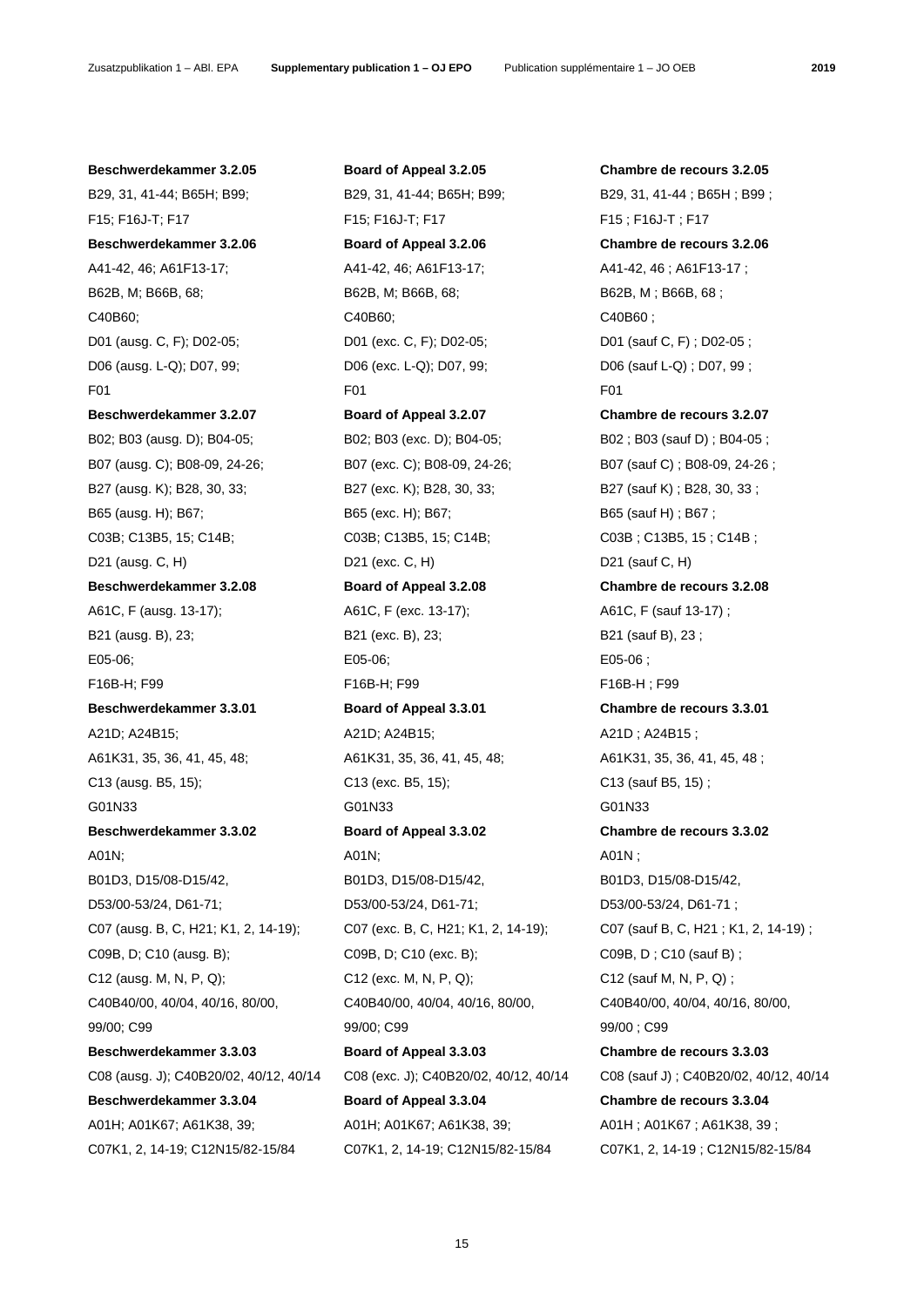Zusatzpublikation 1 – ABl. EPA **Supplementary publication 1 – OJ EPO** Publication supplémentaire 1 – JO OEB **2019** 

### **Beschwerdekammer 3.3.05 Board of Appeal 3.3.05 Chambre de recours 3.3.05**

B01 (ausg. D3, D15/08-15/42, D53/00- 53/24, D61-71; F17; J19-49); B03D; B27K;

C01-02; C03C; C04-06; C21; C22; C25; C30; C40B40/18;

A61Q19/10; A61K8 (soweit die Nebenklassifizierung A61Q19/10 ist);

B01F17; B01J19-49; B01F17; B01J19-49; B01F17; B01J19-49; B01F17; B01J19-49;

D01C, F; D06L-Q; D21C, H; D01C, F; D06L-Q; D21C, H; D01C, F ; D06L-Q ; D21C, H ;

A61K8 (soweit die Nebenklassifizierung A61Q1/00-5/04, 5/12-11/02, 15, 90 ist);

A61Q1/00-5/04, 5/12-11/02, 15, 90 A61Q1/00-5/04, 5/12-11/02, 15, 90 A61Q1/00-5/04, 5/12-11/02, 15, 90

## **Beschwerdekammer 3.3.08 Board of Appeal 3.3.08 Chambre de recours 3.3.08**

C07H21; C12M, N (ausg. N15/82- 15/84), P, Q;

C40B10/00, 30/04-30/08, 40/02, 40/06- 40/10, 50/06, 50/10, 50/16

## **Beschwerdekammer 3.3.09 Board of Appeal 3.3.09 Chambre de recours 3.3.09**

A23 (ausg. N); A23 (exc. N); A23 (exc. N); A23 (sauf N) ;

G03G9/08-9/135; G03G9/08-9/135; G03G9/08-9/135 ;

H01S3/14-3/227 H01S3/14-3/227 H01S3/14-3/227

A61K7/11-7/135, 7/40-7/48; A61K7/11-7/135, 7/40-7/48; A61K7/11-7/135, 7/40-7/48 ;

A61K8 (soweit die Nebenklassifizierung A61Q5/06-5/10, 13, 17, 19/00-19/08 ist);

A61L; A61Q5/06-5/10, 13, 17, 19/00- 19/08;

C07B, C; C09 (ausg. B, C, D, J); C07B, C; C09 (exc. B, C, D, J); C07B, C ; C09 (sauf B, C, D, J) ;

C40B50/00, 50/04, 50/08, 50/12, 50/14, 50/18

**Beschwerdekammer 3.4.01 Board of Appeal 3.4.01 Chambre de recours 3.4.01**

A61N; A61N; A61N ;

### A62D; A62D; A62D ;

 B01 (exc. D3, D15/08-15/42, D53/00- 53/24, D61-71; F17; J19-49); B03D; B27K;

 C01-02; C03C; C04-06; C21; C22; C25; C30; C40B40/18;

H01M H01M H01M

A61Q19/10; A61K8 (in so far as the supplementary classification is A61Q19/10);

G03C G03C G03C

A61K7/00-7/38 (ausg. 7/11-7/135); A61K7/00-7/38 (exc. 7/11-7/135); A61K7/00-7/38 (sauf 7/11-7/135) ;

A61K8 (in so far as the supplementary classification is A61Q1/00-5/04, 5/12- 11/02, 15, 90);

 C07H21; C12M, N (exc. N15/82-15/84), P, Q;

 C40B10/00, 30/04-30/08, 40/02, 40/06- 40/10, 50/06, 50/10, 50/16

C08J; C09J; C08J; C09J; C08J ; C09J ;

A61K8 (in so far as the supplementary classification is A61Q5/06-5/10, 13, 17, 19/00-19/08);

A61L; A61Q5/06-5/10, 13, 17, 19/00- 19/08;

 C40B50/00, 50/04, 50/08, 50/12, 50/14, 50/18

16

 B01 (sauf D3, D15/08-15/42, D53/00- 53/24, D61-71 ; F17 ; J19-49) ; B03D ; B27K ;

 C01-02 ; C03C ; C04-06 ; C21 ; C22 ; C25 ; C30 ; C40B40/18 ;

### **Beschwerdekammer 3.3.06 Board of Appeal 3.3.06 Chambre de recours 3.3.06**

A61Q19/10 ; A61K8 (pour autant que la classification supplémentaire soit A61Q19/10) ;

C09C; C11; C14C; C09C; C11; C14C; C09C; C11; C14C;

# **Beschwerdekammer 3.3.07 Board of Appeal 3.3.07 Chambre de recours 3.3.07**

A61K8 (pour autant que la classification supplémentaire soit A61Q1/00-5/04, 5/12-11/02, 15, 90) ;

A61K6, 9, 33, 47, 49-51, 101-135; A61K6, 9, 33, 47, 49-51, 101-135; A61K6, 9, 33, 47, 49-51, 101-135 ;

 C07H21 ; C12M, N (sauf N15/82- 15/84), P, Q ;

 C40B10/00, 30/04-30/08, 40/02, 40/06- 40/10, 50/06, 50/10, 50/16

B32; B32; B32 ;

G03F7/00-7/085, 7/42; G03F7/00-7/085, 7/42; G03F7/00-7/085, 7/42 ;

H01L51/00, 51/30, 51/46, 51/54; H01L51/00, 51/30, 51/46, 51/54; H01L51/00, 51/30, 51/46, 51/54 ;

A61K8 (pour autant que la classification supplémentaire soit A61Q5/06-5/10, 13,

A61L ; A61Q5/06-5/10, 13, 17, 19/00-

C40B50/00, 50/04, 50/08, 50/12, 50/14,

17, 19/00-19/08) ;

19/08 ;

50/18

### **Beschwerdekammer 3.3.10 Board of Appeal 3.3.10 Chambre de recours 3.3.10**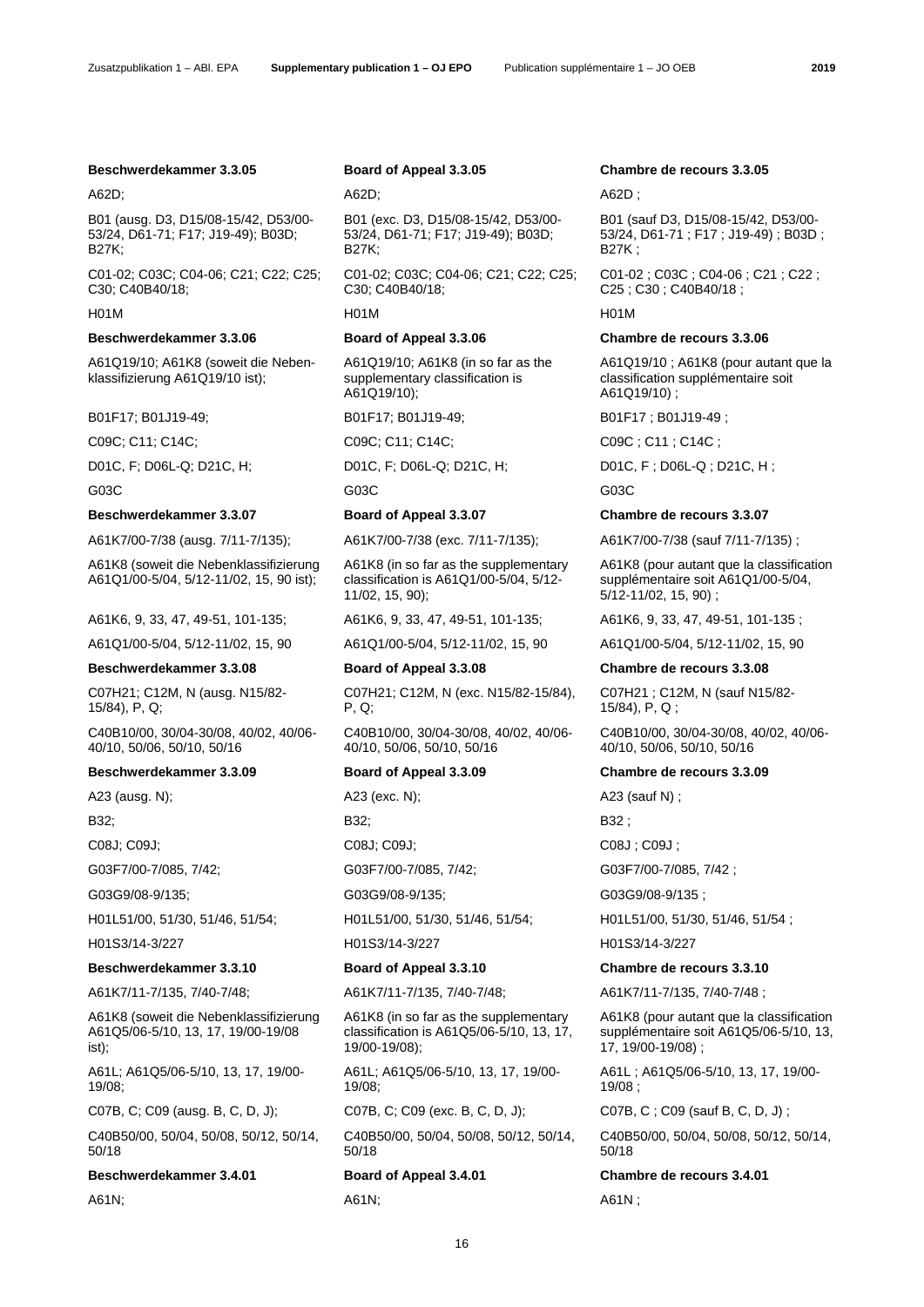G01P, R, S, T; G06K; G09 (ausg. B, F, G); G10, 12, 21, 99;

H01P, Q; H05 (ausg. B, F, G, K) H01P, Q; H05 (exc. B, F, G, K) H01P, Q ; H05 (sauf B, F, G, K)

# **Beschwerdekammer 3.4.02 Board of Appeal 3.4.02 Chambre de recours 3.4.02**

G01B-N (ausg. N33); G01Q; G01W; G02;

# **Beschwerdekammer 3.4.03 Board of Appeal 3.4.03 Chambre de recours 3.4.03**

C40B20/04, 70/00; C40B20/04, 70/00; C40B20/04, 70/00 ;

G01V; G03 (ausg. C, F7/00-7/085, 7/42, G9/08-9/135);

G07 (ausg. B); G09B, F, G; G07 (exc. B); G09B, F, G; G07 (sauf B) ; G09B, F, G;

H01C, G, J, L (ausg. 51/00, 51/30, 51/46, 51/54), S (ausg. 3/14-3/227);

B07C; B60L, M; B61L; B07C; B60L, M; B61L; B07C; B60L, M; B61L; B07C; B60L, M; B61L; F23N; F41G; F23N; F41G; F23N ; F41G ; G04; G07B; G08; G04; G07B; G08; G04 ; G07B ; G08 ; H01B, F, H, K, R, T; H, H, HO1B, F, H, K, R, T; H, K, R, T; H01B, F, H, K, R, T; H02 (ausg. S), 03 (ausg. M), 99; H02 (exc. S), 03 (exc. M), 99; H02 (sauf S), 03 (sauf M), 99 ; H05B H05B H05B **Beschwerdekammer 3.5.03 Board of Appeal 3.5.03 Chambre de recours 3.5.03** G05; G05; G05 ; H04 (ausg. L 1-27, N) H04 (exc. L 1-27, N) H04 (sauf L 1-27, N) **Beschwerdekammer 3.5.04 Board of Appeal 3.5.04 Chambre de recours 3.5.04** G06T; G06T; G06T ; H04N H04N H04N **Beschwerdekammer 3.5.05 Board of Appeal 3.5.05 Chambre de recours 3.5.05** G06F3, 19; G16; G06F3, 19; G16; G06F3, 19; G16; G06F3, 19; G16; G06F3, 19; G16; H04L (ausg. 29) H04L (exc. 29) H04L (sauf 29) **Beschwerdekammer 3.5.06 Board of Appeal 3.5.06 Chambre de recours 3.5.06** G06 (ausg. F3, 11, 12, 13, 15, 17, 19; K, Q, T) **Beschwerdekammer 3.5.07 Board of Appeal 3.5.07 Chambre de recours 3.5.07**

H03M. H03M. H03M.

C40B20/08, 30/10; C40B20/08, 30/10; C40B20/08, 30/10 ;

 G01P, R, S, T; G06K; G09 (exc. B, F, G); G10, 12, 21, 99;

B81-82; B81-82; B81-82 ;

 G01B-N (exc. N33); G01Q; G01W; G02; H05G H05G H05G

 G01V; G03 (exc. C, F7/00-7/085, 7/42, G9/08-9/135);

 H01C, G, J, L (exc. 51/00, 51/30, 51/46, 51/54), S (exc. 3/14-3/227); H02S; H05F, K H02S; H05F, K H02S ; H05F, K

**Beschwerdekammer 3.5.01 Board of Appeal 3.5.01 Chambre de recours 3.5.01** C40B20/00, 20/06, 30/00, 30/02, 50/02; C40B20/00, 20/06, 30/00, 30/02, 50/02; C40B20/00, 20/06, 30/00, 30/02,

G06F11, 12, 13, 15, 17/60, G06Q G06F11, 12, 13, 15, 17/60, G06Q G06F11, 12, 13, 15, 17/60, G06Q

**Beschwerdekammer 3.5.02 Board of Appeal 3.5.02 Chambre de recours 3.5.02** G06 (exc. F3, 11, 12, 13, 15, 17, 19; K, Q, T)

 G01P, R, S, T ; G06K ; G09 (sauf B, F, G) ; G10, 12, 21, 99 ;

 G01B-N (sauf N33) ; G01Q ; G01W ; G02 ;

B06; B06; B06 ;

F03H; F03H; F03H ;

 G01V ; G03 (sauf C, F7/00-7/085, 7/42, G9/08-9/135) ;

 H01C, G, J, L (sauf 51/00, 51/30, 51/46, 51/54), S (sauf 3/14-3/227) ;

50/02 ;

G06 (sauf F3, 11, 12, 13, 15, 17, 19 ; K,

G06F17 (ausg. 60); G11; G06F17 (exc.60); G11; G06F17 (sauf 60) ; G11 ;

Q, T)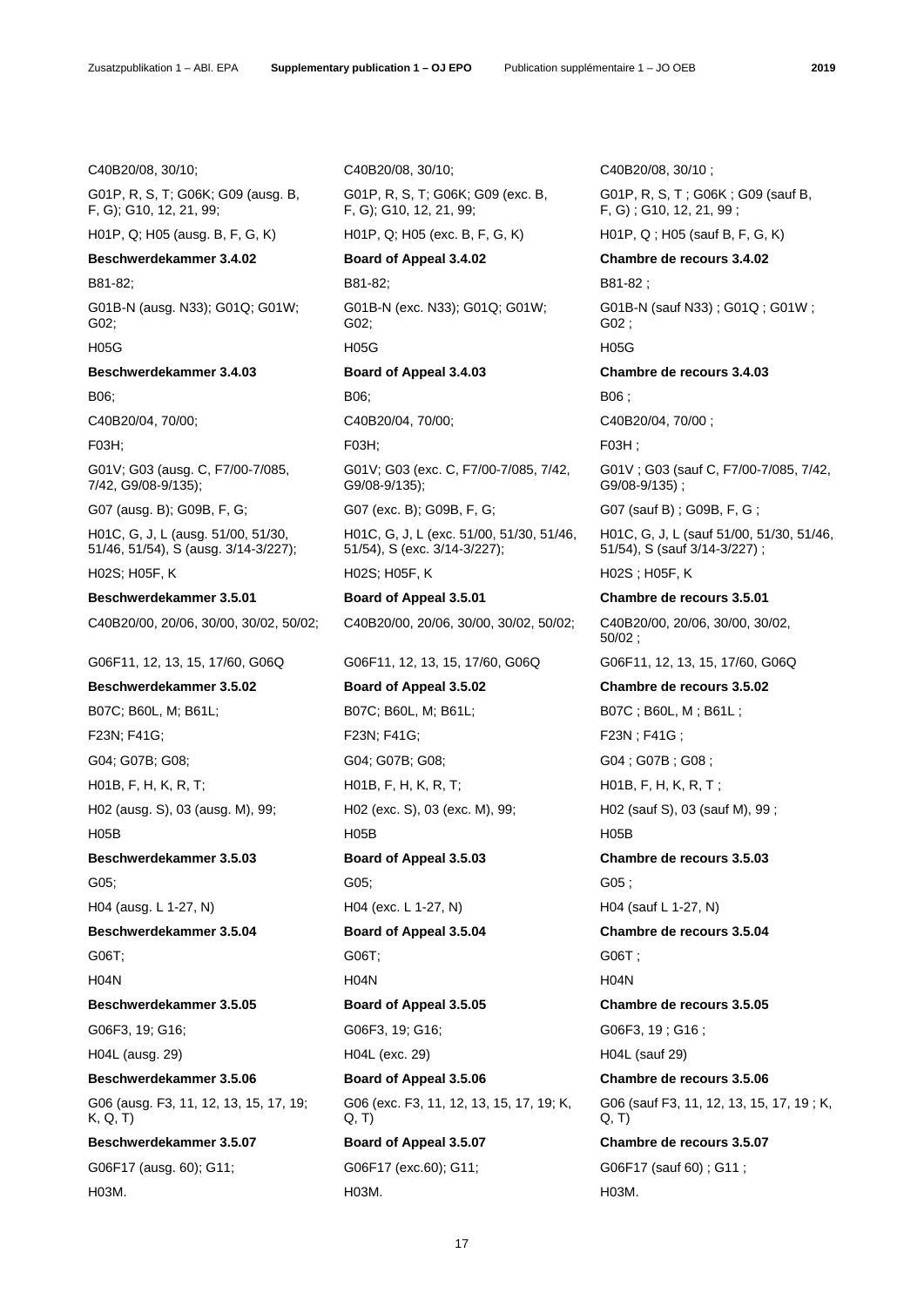(2) Ist wegen ungleichmäßiger Entwicklung der Arbeitsbelastung der Kammern oder aus anderen triftigen Gründen während des Geschäftsjahres eine Änderung der Verteilung nach Absatz 1 erforderlich, kann sie der Präsident der Beschwerdekammern im Einvernehmen mit den Vorsitzenden der betroffenen Kammern vornehmen. Kommt ein Einvernehmen nicht zustande, entscheidet das Präsidium.

(3) Ist wegen des technischen Inhalts einer Beschwerde ihre von dem Absatz 1 abweichende Verteilung geboten, so bemühen sich die Vorsitzenden der betroffenen Kammern um eine einvernehmliche Lösung. Kommt sie nicht zustande, entscheidet das Präsidium.

# **Zuweisung der Mitglieder zu den Technischen Beschwerdekammern**

Die Mitglieder der einzelnen Technischen Beschwerdekammern sind:1

## **Beschwerdekammer 3.2.01 Board of Appeal 3.2.01 Chambre de recours 3.2.01**

V: Giovanni Pricolo Ch: Giovanni Pricolo P : Giovanni Pricolo

TM: Juan José de Acha Gonzàlez TM: Juan José de Acha Gonzàlez MT : Juan José de Acha Gonzàlez

## **Beschwerdekammer 3.2.02 Board of Appeal 3.2.02 Chambre de recours 3.2.02**

TM: Stephanie Böttcher TM: Stephanie Böttcher MT : Stephanie Böttcher

# **Beschwerdekammer 3.2.03 Board of Appeal 3.2.03 Chambre de recours 3.2.03**

TM: Vincent Bouyssy TM: Vincent Bouyssy MT : Vincent Bouyssy

TM: Christopher Donnelly**\*** TM: Christopher Donnelly**\*** MT : Christopher Donnelly**\***

 (2) If, because of an uneven development of the workload of the Boards, or for other good reasons, it proves necessary to amend the distribution according to paragraph 1 during the year, the President of the Boards of Appeal may, in agreement with the Chairmen of the Boards concerned, order it. If agreement cannot be reached, the Presidium shall decide.

 (3) If because of the technical content of an appeal it is appropriate to allocate it otherwise than as provided by paragraph 1, the Chairmen of the Boards concerned shall endeavour to reach agreement on the allocation, failing which the Presidium shall decide.

### **Artikel 2 Article 2 Article 2**

## **Allocation of members to the Technical Boards of Appeal**

 The members of the individual Technical Boards of Appeal are:1

- 
- 
- 
- 
- 
- 
- 
- 
- RM: Olga Loizou LM: Olga Loizou MJ : Olga Loizou

- V + RM: Eugène Dufrasne Ch + LM: Eugène Dufrasne P + MJ : Eugène Dufrasne
	-
- TM: David Ceccarelli TM: David Ceccarelli MT : David Ceccarelli
- TM: Mario Stern TM: Mario Stern MT : Mario Stern
	-
	-

V: Graham Ashley **Ch: Graham Ashley P** : Graham Ashley **P** : Graham Ashley

- 
- 
- 

 (2) Si, en cours d'année, du fait d'une évolution inégale de la charge de travail, ou pour d'autres motifs valables, une modification de la répartition selon les dispositions du paragraphe 1 s'avère nécessaire, le Président des chambres de recours peut y procéder en accord avec les présidents de chambre concernés. Faute d'accord à ce sujet, la décision est prise par le Praesidium.

 (3) Si, du fait du contenu technique du recours, il apparaît nécessaire ou opportun de ne pas l'attribuer selon les dispositions du paragraphe 1, les présidents de chambre concernés prennent la décision d'un commun accord, faute de quoi la décision est prise par le Praesidium.

## **Attribution des membres aux chambres de recours techniques**

 Les membres de chacune des chambres de recours techniques sont :1

- 
- 
- TM: Hartwich Geuss TM: Hartwich Geuss TM: Hartwich Geuss MT : Hartwich Geuss
- TM: Sophie Mangin TM: Sophie Mangin MT : Sophie Mangin
- TM: Winfried Marx TM: Winfried Marx MT : Winfried Marx
- TM: Claudio Narcisi\* TM: Claudio Narcisi\* MT : Claudio Narcisi\*
- RM: Sofía Fernández de Córdoba LM: Sofía Fernández de Córdoba MJ : Sofía Fernández de Córdoba
- RM: Peter Guntz **LM: Peter Guntz LM: Peter Guntz CMJ** : Peter Guntz
- RM: Aurélie Jimenez LM: Aurélie Jimenez MJ : Aurélie Jimenez
	-

- 
- 
- 
- 
- TM: Pascal Weber\* TM: Pascal Weber\* MT : Pascal Weber\*
- RM: Lukas Bühler **LM: Lukas Bühler MJ : Lukas Bühler** MJ : Lukas Bühler

- 
- TM: Rafael Baltanás Y Jorge TM: Rafael Baltanás Y Jorge MT : Rafael Baltanás Y Jorge
	-
	-

<sup>1</sup> Der Vorsitzende ist mit (V) gekennzeichnet, der Stellvertreter des Vorsitzenden mit einem Stern (\*), die technisch vorgebildeten Mitglieder mit (TM) und die rechtskundigen Mitglieder mit (RM).

<sup>&</sup>lt;sup>1</sup> The Chairman is indicated by (Ch), the Chairman's deputy is indicated by an asterisk (**\***), technically qualified members by (TM) and legally qualified members by (LM).

<sup>&</sup>lt;sup>1</sup> Le président est indiqué par (P), le suppléant du président est indiqué par un astérisque (**\***), les membres techniciens par (MT), les membres juristes par (MJ).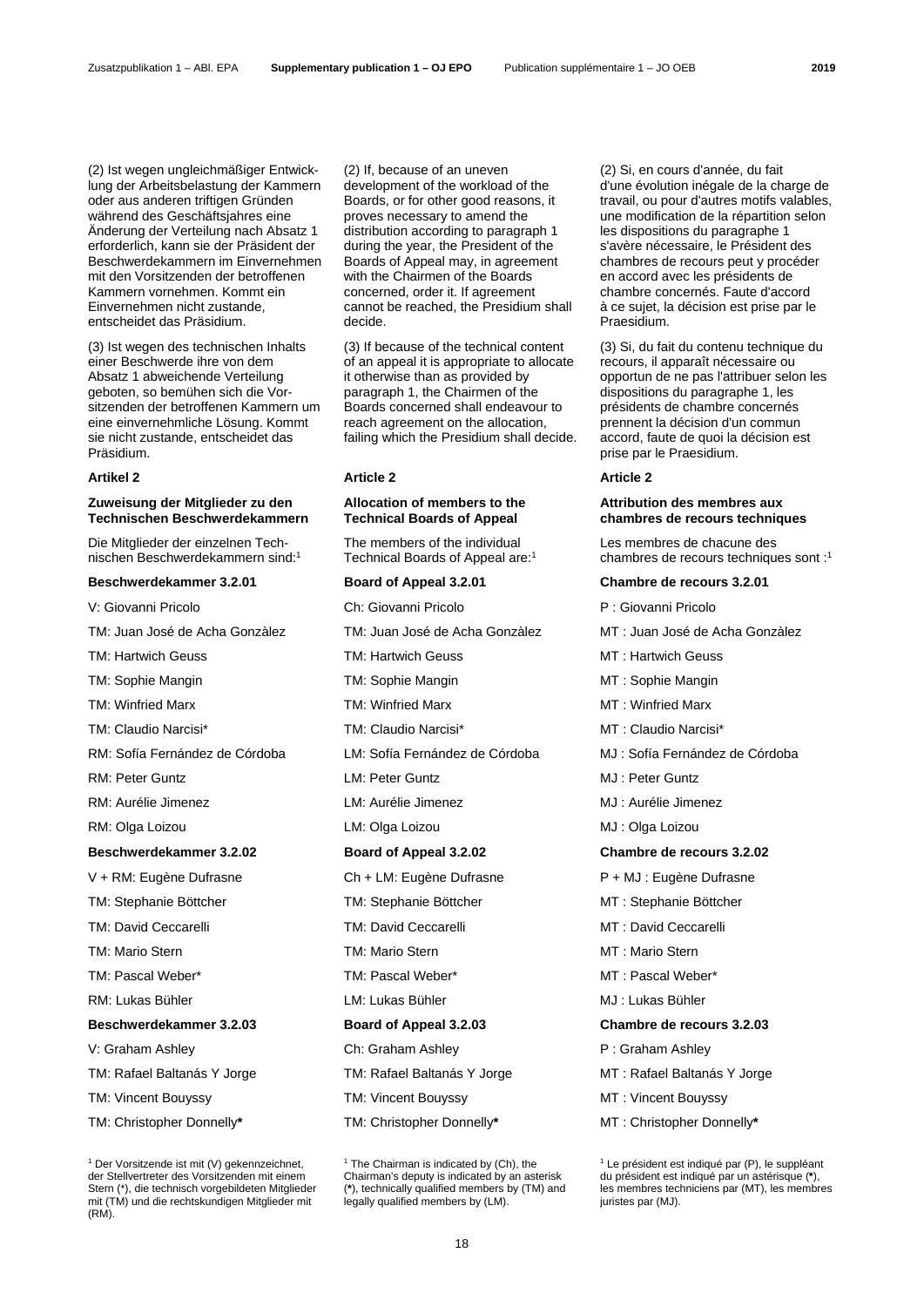(bis 31.05.2019) (until 31.05.2019) (jusqu'au 31.05.2019) TM: Bernhard Miller TM: Bernhard Miller MT : Bernhard Miller MT : Bernhard Miller RM: Eleni Kossonakou LM: Eleni Kossonakou MJ : Eleni Kossonakou RM: Dorothea Prietzel-Funk LM: Dorothea Prietzel-Funk MJ : Dorothea Prietzel-Funk RM: Gérard Weiss LM: Gérard Weiss MJ : Gérard Weiss **Beschwerdekammer 3.2.04 Board of Appeal 3.2.04 Chambre de recours 3.2.04** V: Albert de Vries Ch: Albert de Vries P : Albert de Vries TM: Erwin Frank\* TM: Erwin Frank\* MT : Erwin Frank\* (bis 31.03.2019) (until 31.03.2019) (jusqu'au 31.03.2019) TM: Christian Kujat **TM: Christian Kujat MT : Christian Kujat** MT : Christian Kujat TM: Gabriel Martin González TM: Gabriel Martin González MT : Gabriel Martin González TM: Jonathan Wright TM: Jonathan Wright MT : Jonathan Wright RM: Tamás Bokor LM: Tamás Bokor MJ : Tamás Bokor RM: Christopher Heath\* LM: Christopher Heath\* MJ : Christopher Heath\* (\*ab 01.04.2019) (\*as from 01.04.2019) (\*à compter du 01.04.2019) RM: Wim van der Eijk LM: Wim van der Eijk MJ : Wim van der Eijk **Beschwerdekammer 3.2.05 Board of Appeal 3.2.05 Chambre de recours 3.2.05** V: Michael Poock Ch: Michael Poock P : Michael Poock TM: Steven Bridge TM: Steven Bridge MT : Steven Bridge TM: Philipp Lanz\* TM: Philipp Lanz\* MT : Philipp Lanz\* TM: Oliver Randl TM: Oliver Randl MT : Oliver Randl TM: Tom Vermeulen TM: Tom Vermeulen MT : Tom Vermeulen RM: Claus-Peter Brandt LM: Claus-Peter Brandt MJ : Claus-Peter Brandt RM: Theodora Karamanli LM: Theodora Karamanli MJ : Theodora Karamanli RM: Gérard Weiss LM: Gérard Weiss MJ : Gérard Weiss **Beschwerdekammer 3.2.06 Board of Appeal 3.2.06 Chambre de recours 3.2.06** V: Michael Harrison Ch: Michael Harrison P : Michael Harrison TM: Pedro Cipriano TM: Pedro Cipriano MT : Pedro Cipriano TM: Markus Dorfstätter TM: Markus Dorfstätter MT : Markus Dorfstätter MT : Markus Dorfstätter (ab 01.03.2019) (as from 01.03.2019) (à compter du 01.03.2019) TM: Martin Hannam TM: Martin Hannam TM: Martin Hannam MT : Martin Hannam TM: Thomas Rosenblatt\* TM: Thomas Rosenblatt\* MT : Thomas Rosenblatt\* RM: Jeannine Hoppe **LM: Jeannine Hoppe MJ** : Jeannine Hoppe RM: Aurélie Jimenez LM: Aurélie Jimenez MJ : Aurélie Jimenez RM: Eleni Kossonakou LM: Eleni Kossonakou MJ : Eleni Kossonakou RM: Wilhelm Ungler **LM: Wilhelm Ungler** LM: Wilhelm Ungler MJ : Wilhelm Ungler **Beschwerdekammer 3.2.07 Board of Appeal 3.2.07 Chambre de recours 3.2.07** V + RM: Ingo Beckedorf Ch + LM: Ingo Beckedorf P + MJ : Ingo Beckedorf TM: Anja Beckman TM: Anja Beckman MT : Anja Beckman

TM: Yves Jest TM: Yves Jest MT : Yves Jest TM: Vincenzo Bevilacqua\* TM: Vincenzo Bevilacqua\* MT : Vincenzo Bevilacqua\* TM: Guy Patton TM: Guy Patton TM: Guy Patton MT : Guy Patton

TM: Sylvain Oechsner de Coninck TM: Sylvain Oechsner de Coninck MT : Sylvain Oechsner de Coninck

19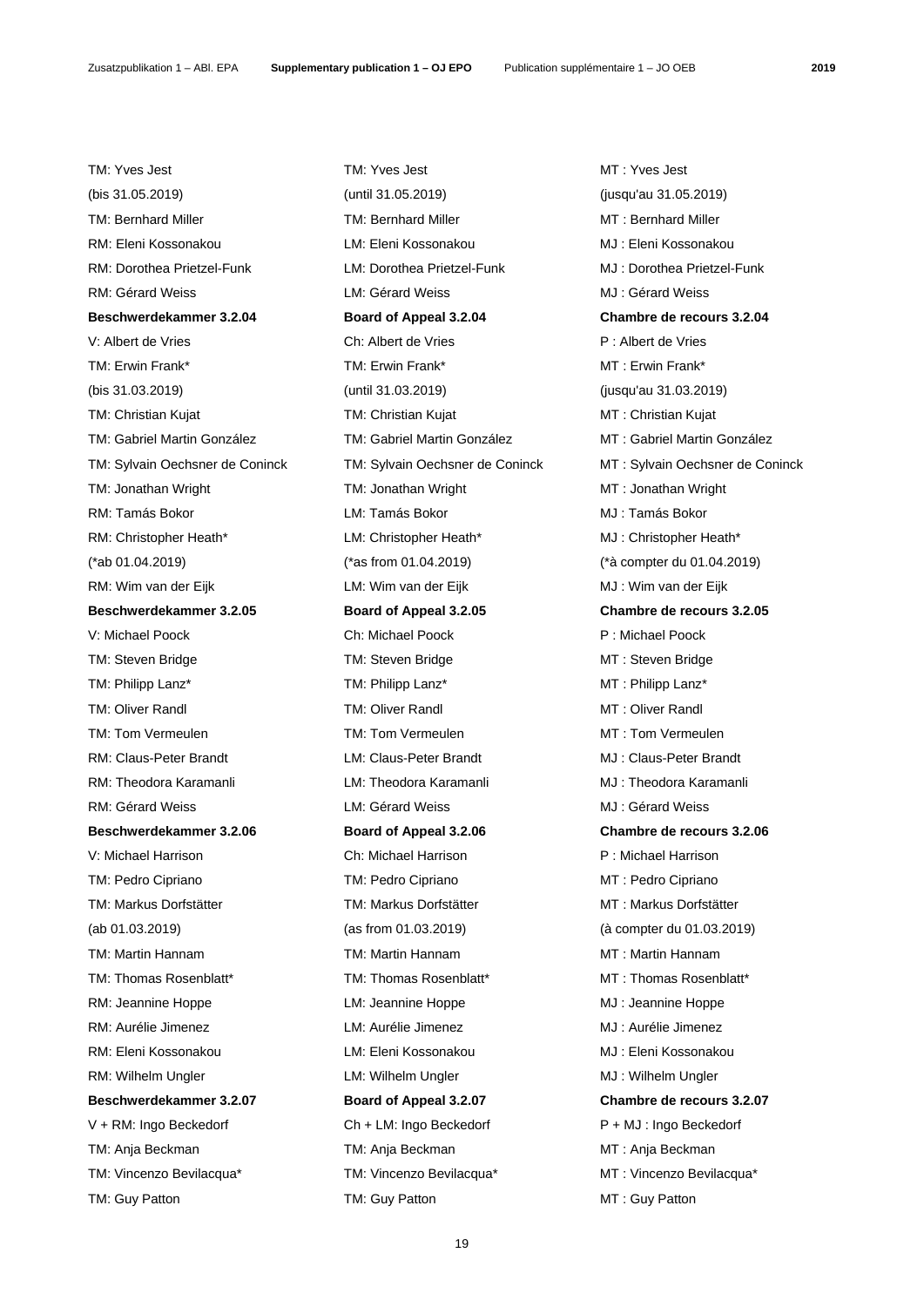TM: Andrea Pieracci TM: Andrea Pieracci MT : Andrea Pieracci TM: Konstantinos Poalas TM: Konstantinos Poalas MT : Konstantinos Poalas RM: Robert Cramer LM: Robert Cramer MJ : Robert Cramer **Beschwerdekammer 3.2.08 Board of Appeal 3.2.08 Chambre de recours 3.2.08** V: Paola Acton Ch: Paola Acton P : Paola Acton TM: Marco Alvazzi Delfrate\* TM: Marco Alvazzi Delfrate\* MT : Marco Alvazzi Delfrate\* TM: Andreas Björklund TM: Andreas Björklund MT : Andreas Björklund TM: Matthew Foulger TM: Matthew Foulger TM: Matthew Foulger MT: Matthew Foulger TM: Christoph Herberhold TM: Christoph Herberhold MT : Christoph Herberhold RM: Yvonne Podbielski MJ: Yvonne Podbielski MJ: Yvonne Podbielski RM: Christof Schmidt **LM: Christof Schmidt** MJ : Christof Schmidt RM: Petra Schmitz LM: Petra Schmitz MJ : Petra Schmitz **Beschwerdekammer 3.3.01 Board of Appeal 3.3.01 Chambre de recours 3.3.01** V: Albert Lindner Ch: Albert Lindner P : Albert Lindner TM: Regina Hauss TM: Regina Hauss MT : Regina Hauss TM: José Molina de Alba **TM: José Molina de Alba** MT : José Molina de Alba TM: Magdalena Pregetter TM: Magdalena Pregetter MT : Magdalena Pregetter TM: Gudrun Seufert\* TM: Gudrun Seufert\* MT : Gudrun Seufert\* TM: Teresa Sommerfeld TM: Teresa Sommerfeld MT : Teresa Sommerfeld RM: Martina Blasi **RM: Martina Blasi** LM: Martina Blasi **MJ** : Martina Blasi RM: Lukas Bühler LM: Lukas Bühler MJ : Lukas Bühler RM: Paul de Heij **RM: Paul de Heij LM: Paul de Heij** MJ : Paul de Heij RM: Roberto Romandini **LM: Roberto Romandini** MJ : Roberto Romandini (ab 01.05.2019) (as from 01.05.2019) (à compter du 01.05.2019) **Beschwerdekammer 3.3.02 Board of Appeal 3.3.02 Chambre de recours 3.3.02** V: Marcus O. Müller Ch: Marcus O. Müller P : Marcus O. Müller TM: Samuel Bertrand TM: Samuel Bertrand MT : Samuel Bertrand (ab 01.02.2019) (as from 01.02.2019) (à compter du 01.02.2019) TM: Achim Lenzen TM: Achim Lenzen MT : Achim Lenzen TM: Michele Maremonti\* TM: Michele Maremonti\* MT : Michele Maremonti\* TM: Paul O'Sullivan TM: Paul O'Sullivan TM: Paul O'Sullivan MT : Paul O'Sullivan RM: Martina Blasi LM: Martina Blasi MJ : Martina Blasi RM: Lukas Bühler LM: Lukas Bühler LM: Lukas Bühler MJ : Lukas Bühler RM: Paul de Heij de Heij LM: Paul de Heij de Heij MJ : Paul de Heij RM: Roberto Romandini **LM: Roberto Romandini** MJ : Roberto Romandini (ab 01.05.2019) (as from 01.05.2019) (à compter du 01.05.2019) **Beschwerdekammer 3.3.03 Board of Appeal 3.3.03 Chambre de recours 3.3.03** V: Daniele Semino Ch: Daniele Semino P : Daniele Semino TM: Olivier Dury TM: Olivier Dury TM: Olivier Dury MT : Olivier Dury TM: Maxwell Gordon\* TM: Maxwell Gordon\* MT : Maxwell Gordon\* TM: Damien Marquis TM: Damien Marquis MT : Damien Marquis TM: François Rousseau TM: François Rousseau MT : François Rousseau

RM: Claus-Peter Brandt LM: Claus-Peter Brandt MJ : Claus-Peter Brandt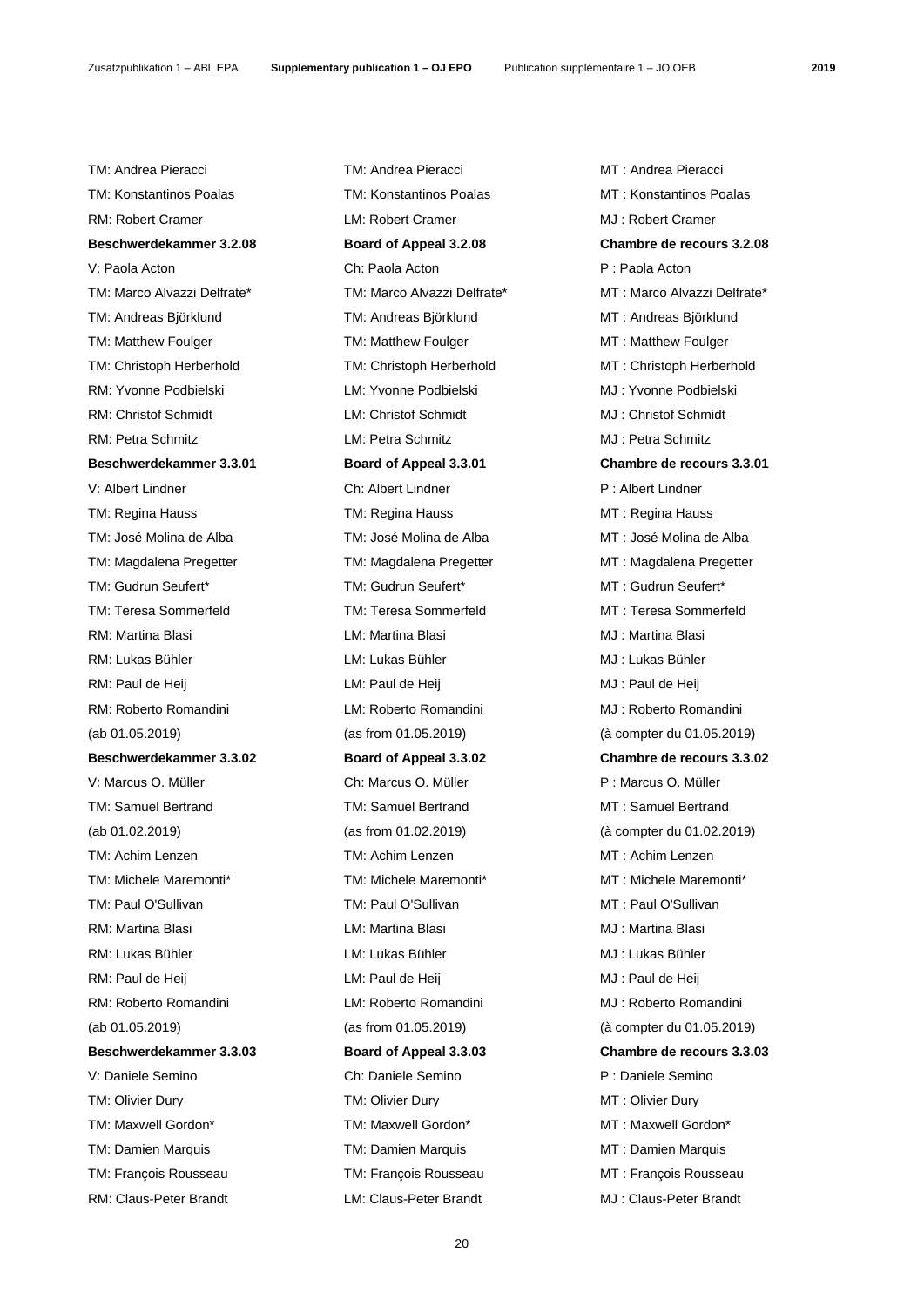RM: Robert Cramer LM: Robert Cramer MJ : Robert Cramer RM: Wilhelm Ungler LM: Wilhelm Ungler LM: Wilhelm Ungler MJ : Wilhelm Ungler **Beschwerdekammer 3.3.04 Board of Appeal 3.3.04 Chambre de recours 3.3.04** V: Gabriele Alt **P** : Gabriele Alt P : Gabriele Alt TM: Ashok Chakravarty TM: Ashok Chakravarty MT : Ashok Chakravarty TM: Bart Claes\* TM: Bart Claes\* MT : Bart Claes\* TM: Dulce Luis Alves TM: Dulce Luis Alves TM: Dulce Luis Alves MT : Dulce Luis Alves TM: Renate Morawetz TM: Renate Morawetz MT : Renate Morawetz RM: Martina Blasi LM: Martina Blasi MJ : Martina Blasi RM: Lukas Bühler **LM: Lukas Bühler LM: Lukas Bühler** MJ : Lukas Bühler RM: Paul de Heij **RM: Paul de Heij March de Heij Raul de Hei**j MJ : Paul de Heij RM: Roberto Romandini **LM: Roberto Romandini** MJ : Roberto Romandini (ab 01.05.2019) (as from 01.05.2019) (à compter du 01.05.2019) **Beschwerdekammer 3.3.05 Board of Appeal 3.3.05 Chambre de recours 3.3.05** V: Ernst Bendl Ch: Ernst Bendl P : Ernst Bendl TM: Sonja Besselmann TM: Sonja Besselmann MT : Sonja Besselmann TM: Thorsten Burkhardt TM: Thorsten Burkhardt MT : Thorsten Burkhardt TM: Guy Glod\* TM: Guy Glod\* TM: Guy Glod\* MT : Guy Glod\* TM: Andreas Haderlein TM: Andreas Haderlein MT : Andreas Haderlein RM: Peter Guntz LM: Peter Guntz MJ : Peter Guntz RM: Olga Loizou LM: Olga Loizou MJ : Olga Loizou RM: Richard Winkelhofer **LM: Richard Winkelhofer** MJ: Richard Winkelhofer **Beschwerdekammer 3.3.06 Board of Appeal 3.3.06 Chambre de recours 3.3.06** V: Jean-Michel Schwaller Ch: Jean-Michel Schwaller P : Jean-Michel Schwaller TM: Paolo Ammendola TM: Paolo Ammendola MT : Paolo Ammendola TM: Sergio Arrojo TM: Sergio Arrojo MT : Sergio Arrojo TM: Luigi Li Voti\* TM: Luigi Li Voti\* MT : Luigi Li Voti\* TM: Giuseppe Santavicca TM: Giuseppe Santavicca MT : Giuseppe Santavicca RM: Claus-Peter Brandt LM: Claus-Peter Brandt MJ : Claus-Peter Brandt RM: Robert Cramer **LM: Robert Cramer** Cramer **MJ: Robert Cramer** MJ: Robert Cramer RM: Christopher Heath LM: Christopher Heath MJ: Christopher Heath RM: Jeannine Hoppe **LM:** Jeannine Hoppe **MJ** : Jeannine Hoppe **Beschwerdekammer 3.3.07 Board of Appeal 3.3.07 Chambre de recours 3.3.07** V: Joseph Riolo Ch: Joseph Riolo P : Joseph Riolo TM: Silke Albrecht TM: Silke Albrecht MT : Silke Albrecht TM: Denis Boulois TM: Denis Boulois MT : Denis Boulois TM: Eric Duval TM: Eric Duval MT : Eric Duval TM: Ambrogio Usuelli**\*** TM: Ambrogio Usuelli**\*** MT : Ambrogio Usuelli**\*** RM: Yvonne Podbielski LM: Yvonne Podbielski MJ : Yvonne Podbielski RM: Christof Schmidt LM: Christof Schmidt MJ : Christof Schmidt

RM: Petra Schmitz LM: Petra Schmitz MJ : Petra Schmitz

RM: Sofía Fernández de Córdoba LM: Sofía Fernández de Córdoba MJ : Sofía Fernández de Córdoba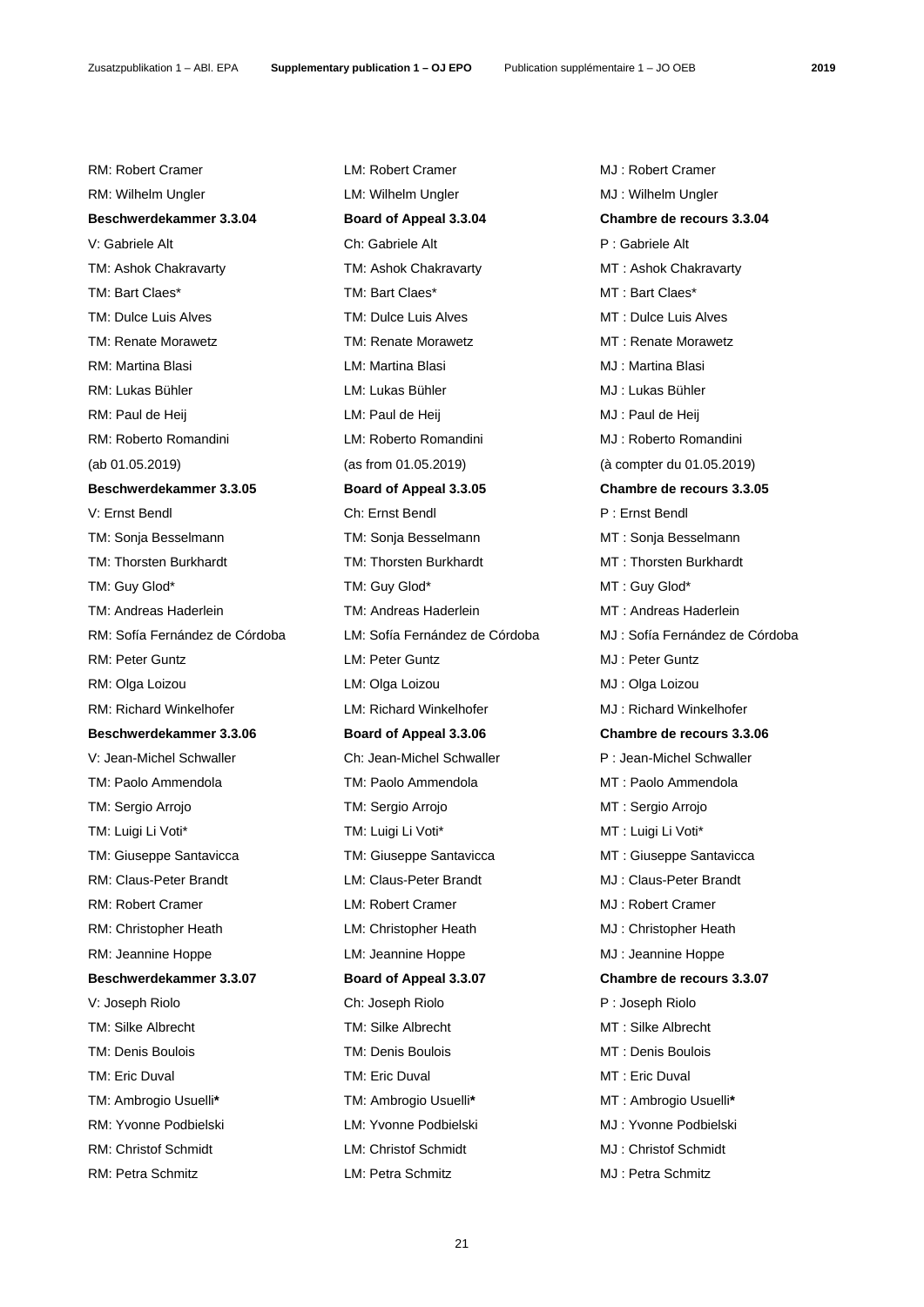**Beschwerdekammer 3.3.08 Board of Appeal 3.3.08 Chambre de recours 3.3.08** V: Beat Stolz **P** : Beat Stolz **Ch: Beat Stolz** P : Beat Stolz TM: Pere Julià TM: Pere Julià MT : Pere Julià TM: Marco Montrone TM: Marco Montrone MT : Marco Montrone TM: Daniel Pilat TM: Daniel Pilat MT : Daniel Pilat TM: Maria Rosario Vega Laso\* TM: Maria Rosario Vega Laso\* MT : Maria Rosario Vega Laso\* RM: Jean Geschwind LM: Jean Geschwind MJ : Jean Geschwind RM: David Rogers LM: David Rogers MJ : David Rogers RM: Richard Winkelhofer **LM: Richard Winkelhofer** MJ: Richard Winkelhofer **Beschwerdekammer 3.3.09 Board of Appeal 3.3.09 Chambre de recours 3.3.09** V: Werner Sieber Ch: Werner Sieber P : Werner Sieber TM: Markus Ansorge TM: Markus Ansorge TM: Markus Ansorge MT : Markus Ansorge (ab 01.03.2019) (as from 01.03.2019) (à compter du 01.03.2019) TM: Nikolaos Perakis\* TM: Nikolaos Perakis\* MT : Nikolaos Perakis\* TM: Francesco Rinaldi TM: Francesco Rinaldi MT : Francesco Rinaldi TM: Andrea Veronese TM: Andrea Veronese MT : Andrea Veronese RM: Fritz Blumer LM: Fritz Blumer MJ : Fritz Blumer RM: Eleni Kossonakou LM: Eleni Kossonakou MJ : Eleni Kossonakou RM: David Rogers LM: David Rogers MJ : David Rogers **Beschwerdekammer 3.3.10 Board of Appeal 3.3.10 Chambre de recours 3.3.10** V: Pascal Gryczka Ch: Pascal Gryczka P : Pascal Gryczka P : Pascal Gryczka TM: Matthias Kollmannsberger TM: Matthias Kollmannsberger MT : Matthias Kollmannsberger TM: Christine Komenda\* TM: Christine Komenda\* MT : Christine Komenda\* TM: Raquel Pérez Carlón TM: Raquel Pérez Carlón MT : Raquel Pérez Carlón TM: Jean-Claude Schmid TM: Jean-Claude Schmid MT : Jean-Claude Schmid RM: Fritz Blumer LM: Fritz Blumer MJ : Fritz Blumer RM: Tamás Bokor LM: Tamás Bokor MJ : Tamás Bokor RM: Wim van der Eijk LM: Wim van der Eijk MJ : Wim van der Eijk **Beschwerdekammer 3.4.01 Board of Appeal 3.4.01 Chambre de recours 3.4.01** V: Paul Scriven **Ch: Paul Scriven Ch: Paul Scriven** P : Paul Scriven TM: Pascal Fontenay\* TM: Pascal Fontenay\* MT : Pascal Fontenay\* TM: Fiona Neumann TM: Fiona Neumann MT : Fiona Neumann TM: Bernhard Noll TM: Bernhard Noll MT : Bernhard Noll TM: Thomas Zinke TM: Thomas Zinke MT : Thomas Zinke RM: Jean Geschwind **LM: Jean Geschwind LM: Jean Geschwind MJ** : Jean Geschwind RM: David Rogers LM: David Rogers MJ : David Rogers RM: Richard Winkelhofer LM: Richard Winkelhofer MJ : Richard Winkelhofer **Beschwerdekammer 3.4.02 Board of Appeal 3.4.02 Chambre de recours 3.4.02** V: Roland Bekkering **Ch: Roland Bekkering P** : Roland Bekkering TM: André Hornung TM: André Hornung TM: André Hornung MT : André Hornung TM: Christian Kallinger TM: Christian Kallinger MT : Christian Kallinger

TM: Francisco Narganes-Quijano TM: Francisco Narganes-Quijano MT : Francisco Narganes-Quijano TM: Hans-Christoph von Gronau TM: Hans-Christoph von Gronau MT : Hans-Christoph von Gronau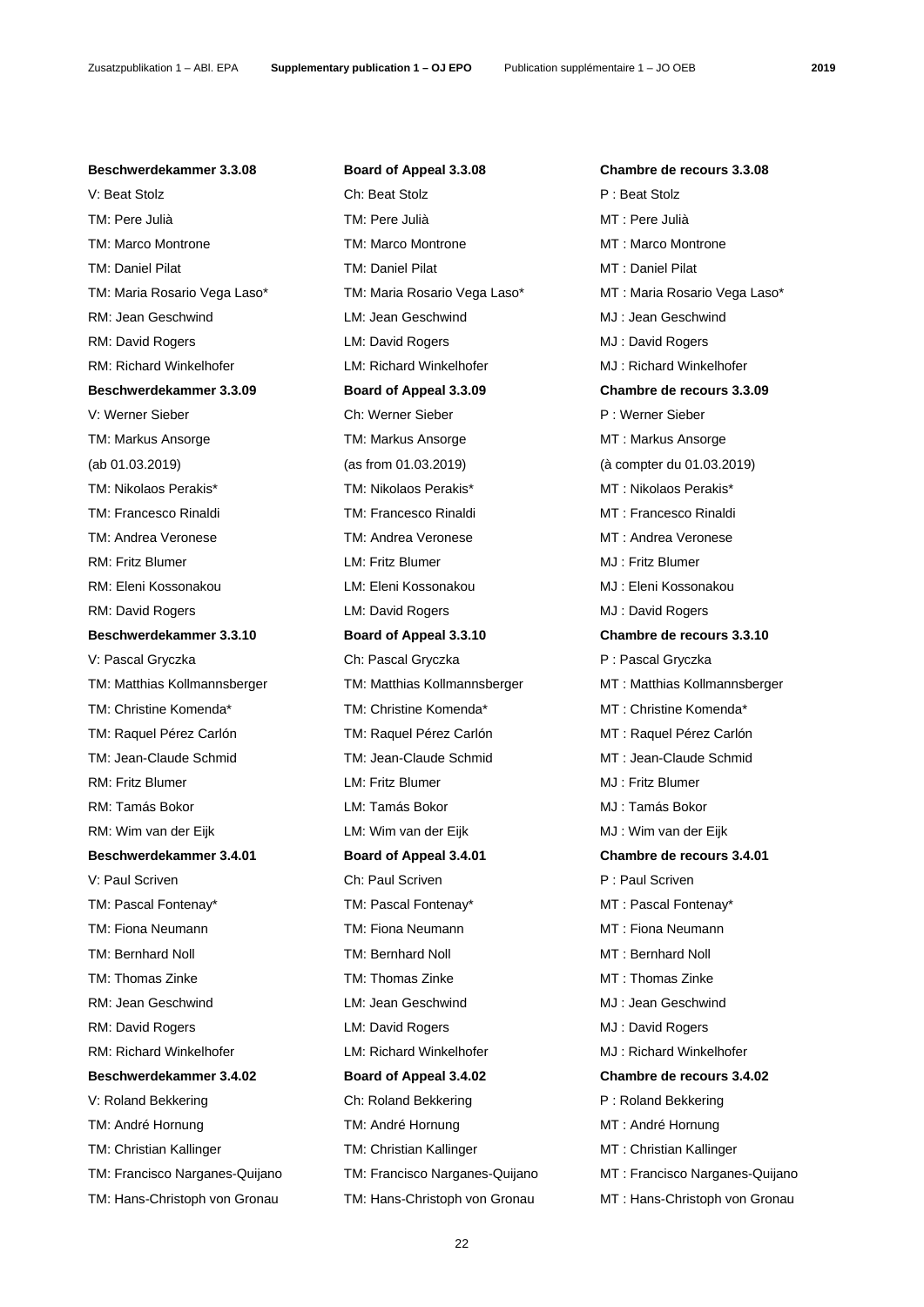RM: Georg Decker **LM: Georg Decker CMI : Georg Decker** MJ : Georg Decker RM: Theodora Karamanli LM: Theodora Karamanli MJ : Theodora Karamanli RM: Bernhard Müller\* LM: Bernhard Müller\* MJ : Bernhard Müller\* **Beschwerdekammer 3.4.03 Board of Appeal 3.4.03 Chambre de recours 3.4.03** V: Gunnar Eliasson Ch: Gunnar Eliasson P : Gunnar Eliasson TM: Thomas Häusser\* TM: Thomas Häusser\* MT : Thomas Häusser\* TM: Michael Stenger TM: Michael Stenger TM: Michael Stenger MT: Michael Stenger TM: Seamus Ward TM: Seamus Ward TM: Seamus Ward MT: Seamus Ward RM: Tamás Bokor LM: Tamás Bokor MJ : Tamás Bokor RM: Georg Decker **LM: Georg Decker CM: Georg Decker CMI** : Georg Decker RM: Christopher Heath LM: Christopher Heath MJ : Christopher Heath RM: Wim van der Eijk LM: Wim van der Eijk MJ : Wim van der Eijk **Beschwerdekammer 3.5.01 Board of Appeal 3.5.01 Chambre de recours 3.5.01** V: William Chandler **Chinam Chandler Chinam Chandler** Ch: William Chandler **P** : William Chandler TM: Norbert Glaser TM: Norbert Glaser TM: Norbert Glaser MT : Norbert Glaser TM: Marcus Höhn TM: Marcus Höhn MT : Marcus Höhn TM: Annika Wahrenberg TM: Annika Wahrenberg MT : Annika Wahrenberg TM: Wojciech Zubrzycki TM: Wojciech Zubrzycki MT : Wojciech Zubrzycki RM: Yvonne Podbielski LM: Yvonne Podbielski MJ : Yvonne Podbielski RM: Christof Schmidt LM: Christof Schmidt MJ : Christof Schmidt RM: Petra Schmitz\* LM: Petra Schmitz\* MJ : Petra Schmitz\* **Beschwerdekammer 3.5.02 Board of Appeal 3.5.02 Chambre de recours 3.5.02** V: Richard Lord Ch: Richard Lord P : Richard Lord TM: Harald Bronold TM: Harald Bronold MT : Harald Bronold TM: Gary Flyng\* TM: Gary Flyng\* TM: Gary Flyng\* MT : Gary Flyng\* TM: Fabian Giesen TM: Fabian Giesen MT : Fabian Giesen TM: Claudia Vassoille TM: Claudia Vassoille MT : Claudia Vassoille RM: Robert Cramer LM: Robert Cramer MJ : Robert Cramer RM: Jeannine Hoppe **LM: Jeannine Hoppe MJ : Jeannine Hoppe** RM: Wilhelm Ungler **LM: Wilhelm Ungler** LM: Wilhelm Ungler **MJ** : Wilhelm Ungler **Beschwerdekammer 3.5.03 Board of Appeal 3.5.03 Chambre de recours 3.5.03** V: Fred van der Voort Ch: Fred van der Voort P : Fred van der Voort TM: Javier Eraso Helguera TM: Javier Eraso Helguera MT : Javier Eraso Helguera TM: Armin Madenach\* TM: Armin Madenach\* MT : Armin Madenach\* (bis 31.03.3019) (until 31.03.2019) (jusqu'au 31.03.2019) TM: Klaus Schenkel TM: Klaus Schenkel MT : Klaus Schenkel TM: Timothy Snell\* TM: Timothy Snell\* MT : Timothy Snell\* (\*ab 01.04.2019) (\*as from 01.04.2019) (\*à compter du 01.04.2019) RM: Jean Geschwind LM: Jean Geschwind MJ : Jean Geschwind RM: Roberto Romandini LM: Roberto Romandini MJ : Roberto Romandini (ab 01.05.2019) (as from 01.05.2019) (à compter du 01.05.2019) RM: Richard Winkelhofer **LM: Richard Winkelhofer** MJ: Richard Winkelhofer

TM: Emmanuel Papastefanou TM: Emmanuel Papastefanou MT : Emmanuel Papastefanou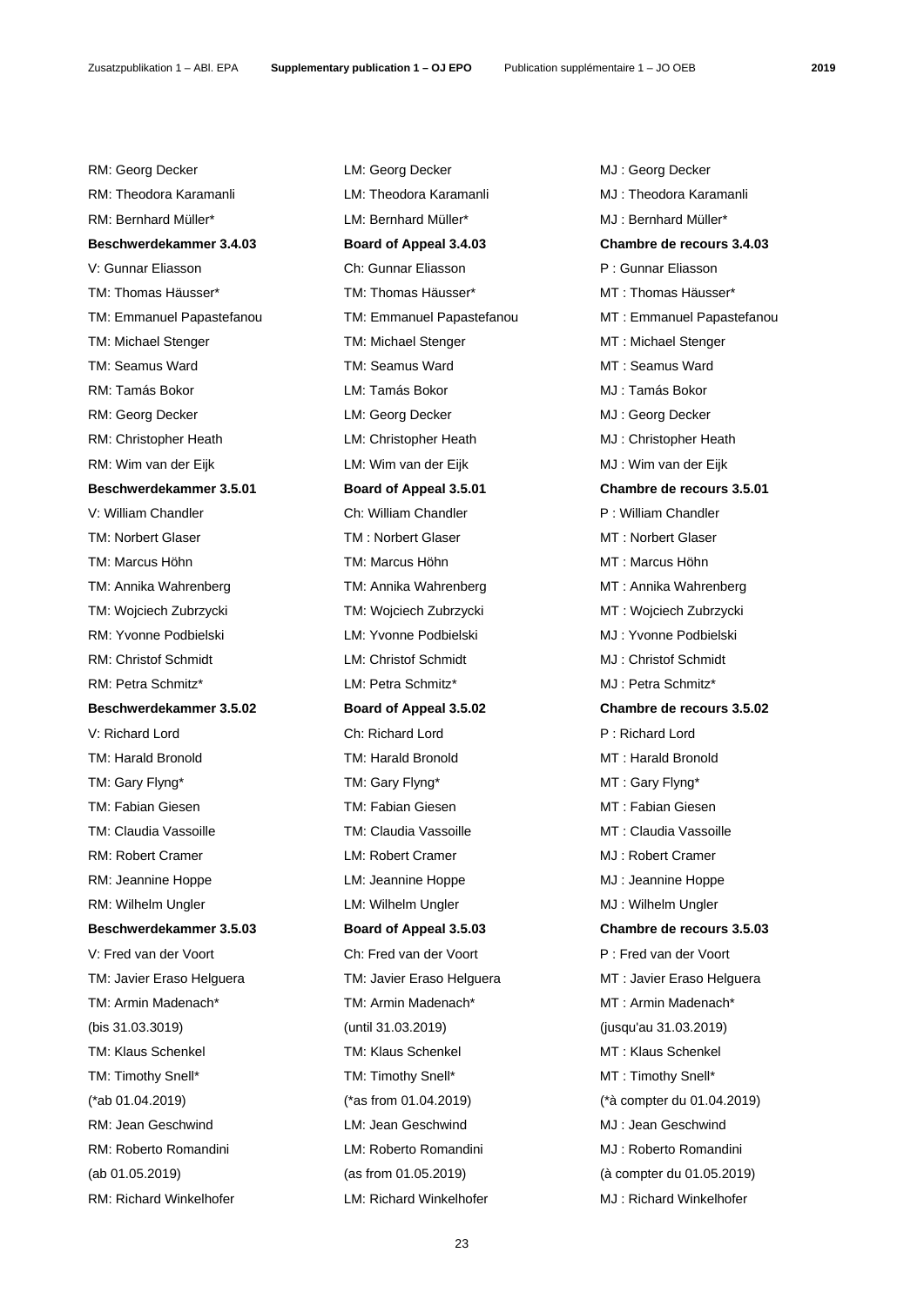V: Christian Kunzelmann **Ch: Christian Kunzelmann** P: Christian Kunzelmann TM: Alain Dumont TM: Alain Dumont MT : Alain Dumont TM: Rolf Gerdes TM: Rolf Gerdes TM: Rolf Gerdes MT : Rolf Gerdes TM: Marc Paci\* TM: Marc Paci\* MT : Marc Paci\* TM: Brigitte Willems TM: Brigitte Willems MT : Brigitte Willems RM: Georg Decker **LM: Georg Decker COMIC Decker** MJ : Georg Decker RM: Theodora Karamanli LM: Theodora Karamanli MJ : Theodora Karamanli RM: Bernhard Müller LM: Bernhard Müller MJ : Bernhard Müller **Beschwerdekammer 3.5.05 Board of Appeal 3.5.05 Chambre de recours 3.5.05** V: Andrea Ritzka Ch: Andrea Ritzka P : Andrea Ritzka TM: Kemal Bengi-Akyuerek TM: Kemal Bengi-Akyuerek MT : Kemal Bengi-Akyuerek TM: Philippe Cretaine TM: Philippe Cretaine MT : Philippe Cretaine TM: Eyüp Konak TM: Eyüp Konak MT : Eyüp Konak TM: Nikolay Uhlmann TM: Nikolay Uhlmann MT : Nikolay Uhlmann RM: Fritz Blumer LM: Fritz Blumer MJ : Fritz Blumer RM: Dorothea Prietzel-Funk LM: Dorothea Prietzel-Funk MJ : Dorothea Prietzel-Funk RM: Gérard Weiss\* LM: Gérard Weiss\* MJ : Gérard Weiss\* **Beschwerdekammer 3.5.06 Board of Appeal 3.5.06 Chambre de recours 3.5.06** TM: Stefan Krischer TM: Stefan Krischer MT : Stefan Krischer TM: Martin Müller\* TM: Martin Müller\* MT : Martin Müller\* TM: Alan Teale TM: Alan Teale MT : Alan Teale TM: Georges Zucka TM: Georges Zucka MT : Georges Zucka RM: Aurélie Jimenez LM: Aurélie Jimenez MJ : Aurélie Jimenez RM: Bernhard Müller **LM: Bernhard Müller** MJ : Bernhard Müller RM: Wolfgang Sekretaruk LM: Wolfgang Sekretaruk MJ : Wolfgang Sekretaruk **Beschwerdekammer 3.5.07 Board of Appeal 3.5.07 Chambre de recours 3.5.07** V + RM: Rainer Moufang Ch + LM: Rainer Moufang P + MJ : Rainer Moufang TM: Corinne Barel-Faucheux TM: Corinne Barel-Faucheux MT : Corinne Barel-Faucheux TM: Ronald de Man TM: Ronald de Man TM: Ronald de Man T: Ronald de Man TM: Michael Jaedicke TM: Michael Jaedicke MT : Michael Jaedicke RM: Martina Blasi **RM: Martina Blasi** LM: Martina Blasi **MJ : Martina Blasi** MJ : Martina Blasi

# **Zusammensetzung der Kammer in einer Beschwerdesache**

(1) Sobald eine Beschwerde bei der Geschäftsstelle eingegangen ist, bestimmt der Vorsitzende aus dem Kreis der Mitglieder der Kammer die Zusammensetzung, in welcher die Kammer über die Beschwerde entscheidet.

**Beschwerdekammer 3.5.04 Board of Appeal 3.5.04 Chambre de recours 3.5.04**

Artikel 3 Article 3 **Article 3** Article 3 **Article 3** 

## **Composition of the Board in a particular appeal**

(1) On receipt of an appeal by the registry, the Chairman shall determine the composition of the board responsible for deciding it from amongst the Board members.

TM: Paula San-Bento Furtado\* TM: Paula San-Bento Furtado\* MT : Paula San-Bento Furtado\*

# **Composition de la chambre appelée à statuer dans un recours**

(1) Dès qu'un recours est reçu par le greffe, le président désigne parmi les membres de la chambre ceux qui composent la chambre appelée à statuer sur le recours.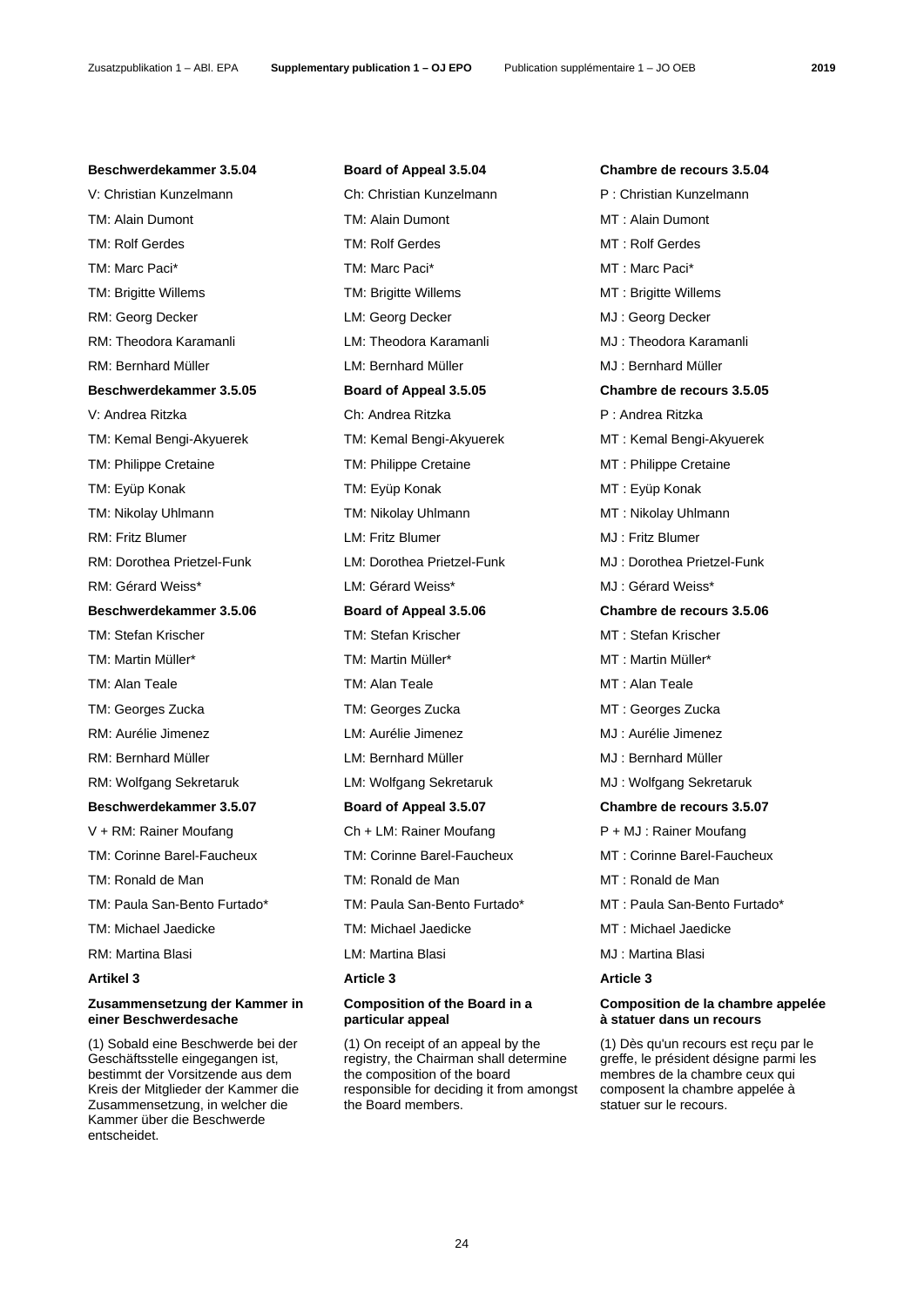(2) Bei der Bestimmung der Zusammensetzung berücksichtigt der Vorsitzende insbesondere die Arbeitsbelastung der Kammermitglieder sowie die technischen und sprachlichen Anforderungen der Beschwerdesache.

(3) Erfordern es die Umstände einer Beschwerde, bestimmt der Vorsitzende ein technisch vorgebildetes Mitglied einer anderen Kammer. Dabei hat er das Einvernehmen mit deren Vorsitzendem herzustellen.

(4) Erfordern es die Umstände einer Beschwerde, bestimmt der Vorsitzende ein rechtskundiges Mitglied, welches Mitglied einer anderen Kammer ist. Dabei hat er das Einvernehmen mit dem Vorsitzenden der Juristischen Beschwerdekammer herzustellen.

(5) Der Präsident der Beschwerdekammern ist bei Anwendung der Absätze 3 und 4 zu unterrichten.

## **Artikel 4 Article 4 Article 4**

# **Änderung der Zusammensetzung der Kammer in einer Beschwerdesache**

(1) Kann ein nach Artikel 3 oder 4 bestimmtes Mitglied an der Beschwerdesache nicht oder nicht mehr mitwirken oder gibt eine Änderung des Geschäftsverteilungsplans hierzu Anlass, bestimmt der Vorsitzende ein anderes Mitglied der Kammer. Dabei berücksichtigt er insbesondere die in Artikel 3 Absatz 2 genannten Kriterien.

(2) Kann ein technisch vorgebildetes Mitglied einer der nachstehend genannten Kammern nicht unter Anwendung des Absatzes 1 ersetzt werden, bestimmt der Vorsitzende ein Mitglied einer der Kammern seiner oder ihrer nachstehend genannten Gruppe, vorbehaltlich der Zustimmung des Vorsitzenden dieser Kammer und unter Berücksichtigung insbesondere der in Artikel 3 Absatz 2 genannten Kriterien:

- Kammern 3.2.01, 3.2.03, 3.2.04 und 3.2.07;

- Kammern 3.3.01, 3.3.04 und 3.3.08;
- Kammern 3.3.05 und 3.3.06;
- Kammern 3.3.02 und 3.3.10; sowie
- Kammern 3.5.05 und 3.5.07.

(3) Kann ein technisch vorgebildetes Mitglied nicht unter Anwendung der Absätze 1 oder 2 ersetzt werden, bestimmt der Vorsitzende ein technisch vorgebildetes Mitglied, das Mitglied einer anderen Kammer ist. Dabei hat er das Einvernehmen mit deren Vorsitzendem herzustellen und insbesondere die in Artikel 3 Absatz 2 genannten Kriterien zu berücksichtigen.

 (2) In determining the composition the Chairman shall in particular take account of the workload of each member and the technical and language requirements of the case.

 (3) If the circumstances of the appeal make it necessary, the Chairman shall designate a technically qualified member from another Board. In so doing he or she shall obtain the consent of the Chairman of that Board.

 (4) If the circumstances of the appeal make it necessary, the Chairman shall designate a legally qualified member from another Board. In so doing he or she shall obtain the consent of the Chairman of the Legal Board of Appeal.

 (5) The President of the Boards of Appeal shall be informed of the application of paragraphs 3 and 4.

# **Change of composition of the Board in a particular appeal**

 (1) If a member designated pursuant to Article 3 or 4 cannot or can no longer participate in the case, or if a change in the business distribution scheme occasions it, the Chairman shall designate another member of his or her Board to replace that member, having regard in particular to the criteria indicated in Article 3, paragraph 2.

 (2) If a technically qualified member of one of the Boards listed below cannot be replaced in accordance with paragraph 1, the Chairman shall designate a member of one of the Boards of his or her group as defined below, subject to the agreement of the Chairman of that Board and having regard in particular to the criteria indicated in Article 3, paragraph 2:

 - Boards 3.2.01, 3.2.03, 3.2.04 and 3.2.07;

- Boards 3.3.01, 3.3.04 and 3.3.08;
- Boards 3.3.05 and 3.3.06;
- Boards 3.3.02 and 3.3.10; and
- Boards 3.5.05 and 3.5.07.

 (3) If a technically qualified member cannot be replaced in accordance with paragraph 1 or 2, the Chairman shall designate a technically qualified member from another Board. In so doing he or she shall obtain the consent of the Chairman of that Board and have regard in particular to the criteria indicated in Article 3, paragraph 2.

 (2) Lors de la détermination de la composition, le président tient notamment compte de la charge de travail de chaque membre ainsi que des exigences techniques et linguistiques du recours considéré.

 (3) Si les circonstances d'un recours l'exigent, le président désigne un membre technicien d'une autre chambre. Dans ce cas, il s'assure de l'accord du président de la chambre concernée.

 (4) Si les circonstances d'un recours l'exigent, le président désigne dans la composition un membre juriste d'une autre chambre. Dans ce cas, il s'assure de l'accord du président de la chambre de recours juridique.

 (5) Le Président des chambres de recours doit être informé de l'application des paragraphes 3 et 4.

# **Modification de la composition de la chambre appelée à statuer sur un recours**

 (1) Si un membre désigné en application de l'article 3 ou 4 n'est pas ou n'est plus en mesure de participer au règlement d'un recours, ou si une modification du plan de répartition des affaires l'exige, le président désigne un autre membre de sa chambre en tenant compte notamment des critères exposés à l'article 3, paragraphe 2.

 (2) Si un membre technicien d'une des chambres listées ci-dessous ne peut être remplacé conformément au paragraphe 1, le président désigne un membre de l'une des chambres de son groupe tel que défini ci-dessous, sous réserve de l'accord du président de cette chambre et en tenant compte notamment des critères exposés à l'article 3, paragraphe 2 :

- Chambres 3.2.01, 3.2.03, 3.2.04 et 3.2.07 ;
- Chambres 3.3.01, 3.3.04 et 3.3.08 ;
- Chambres 3.3.05 et 3.3.06 ;
- Chambres 3.3.02 et 3.3.10 ; et
- Chambres 3.5.05 et 3.5.07.

 (3) Si un membre technicien ne peut être remplacé conformément aux paragraphes 1 ou 2, le président désigne un membre technicien d'une autre chambre. Dans ce cas, il s'assure de l'accord du président de la chambre concernée et tient compte notamment des critères exposés à l'article 3, paragraphe 2.